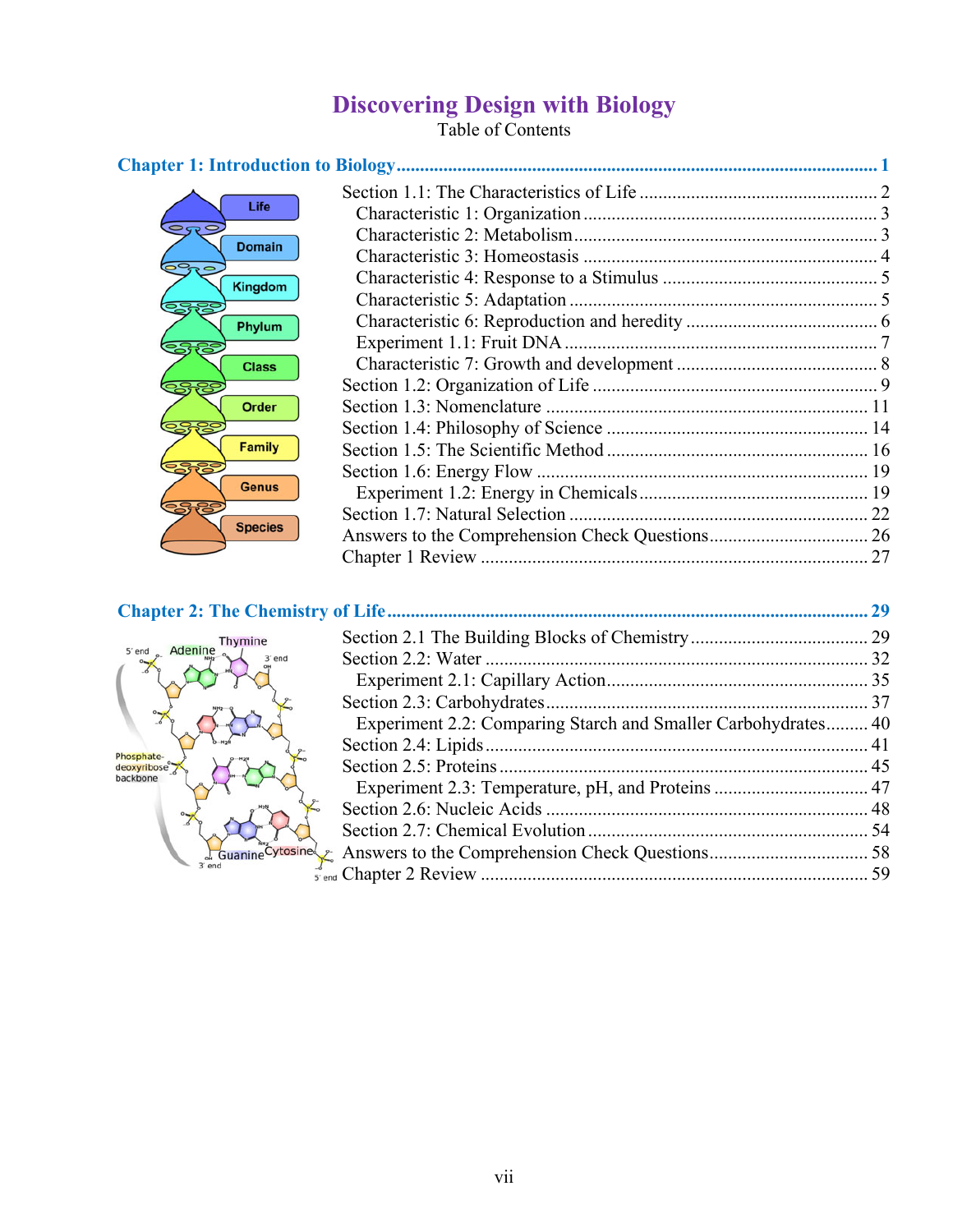#### 





| Experiment 4.2: Mitosis in Animal and Plant Cells  109 |  |
|--------------------------------------------------------|--|
|                                                        |  |
|                                                        |  |
|                                                        |  |
|                                                        |  |
|                                                        |  |
|                                                        |  |
|                                                        |  |
|                                                        |  |
|                                                        |  |
|                                                        |  |
|                                                        |  |
|                                                        |  |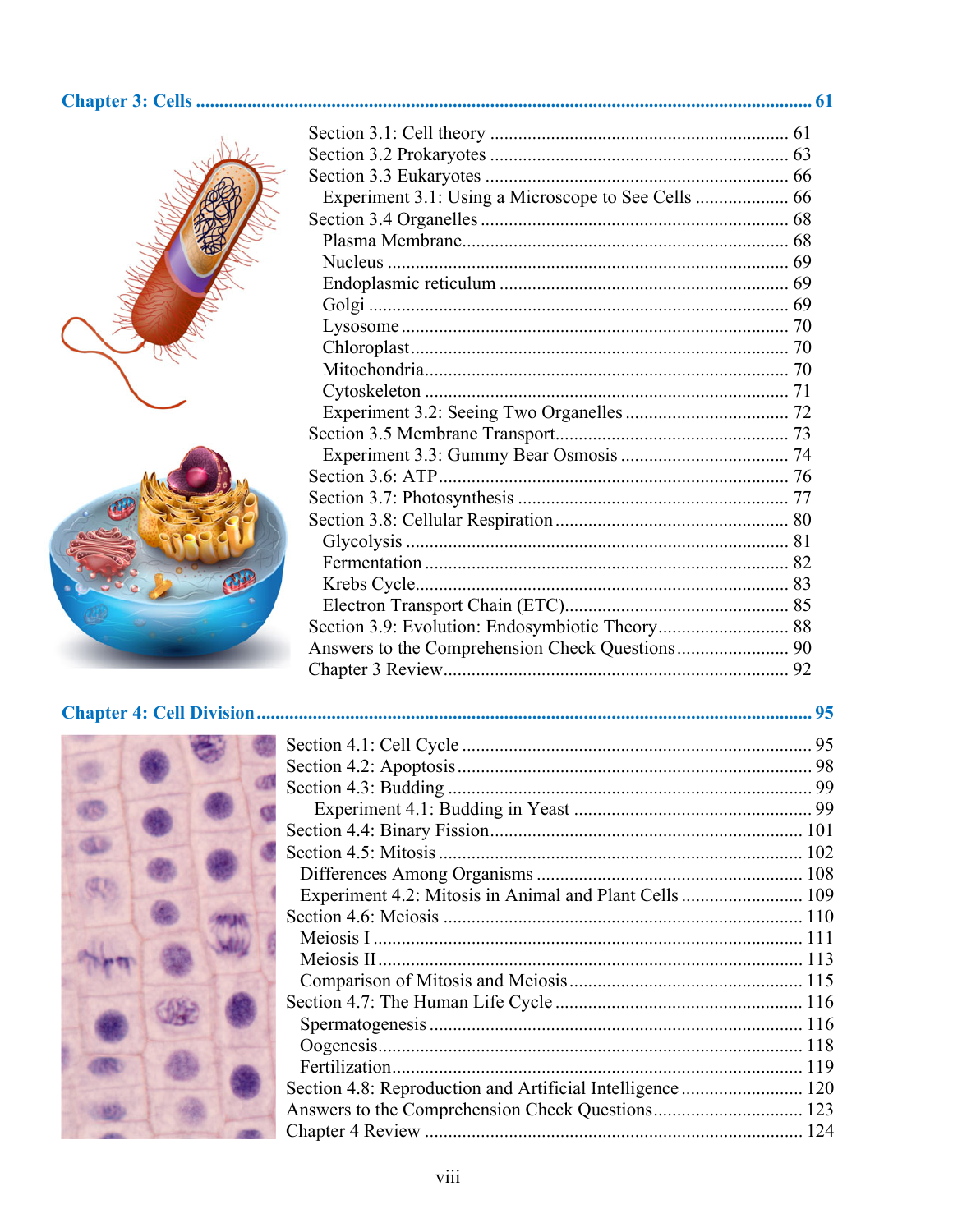#### **Chapter 5: Genetics ........................................................................................................................... 127**

| Section 5.6: Chromosomal and Nucleotide Abnormalities 146 |  |
|-----------------------------------------------------------|--|
|                                                           |  |
|                                                           |  |
|                                                           |  |
|                                                           |  |
| Somatic Cell Mutations versus Germline Mutations 153      |  |
|                                                           |  |
|                                                           |  |
|                                                           |  |
|                                                           |  |

**Chapter 6: Biotechnology ................................................................................................................... 161**

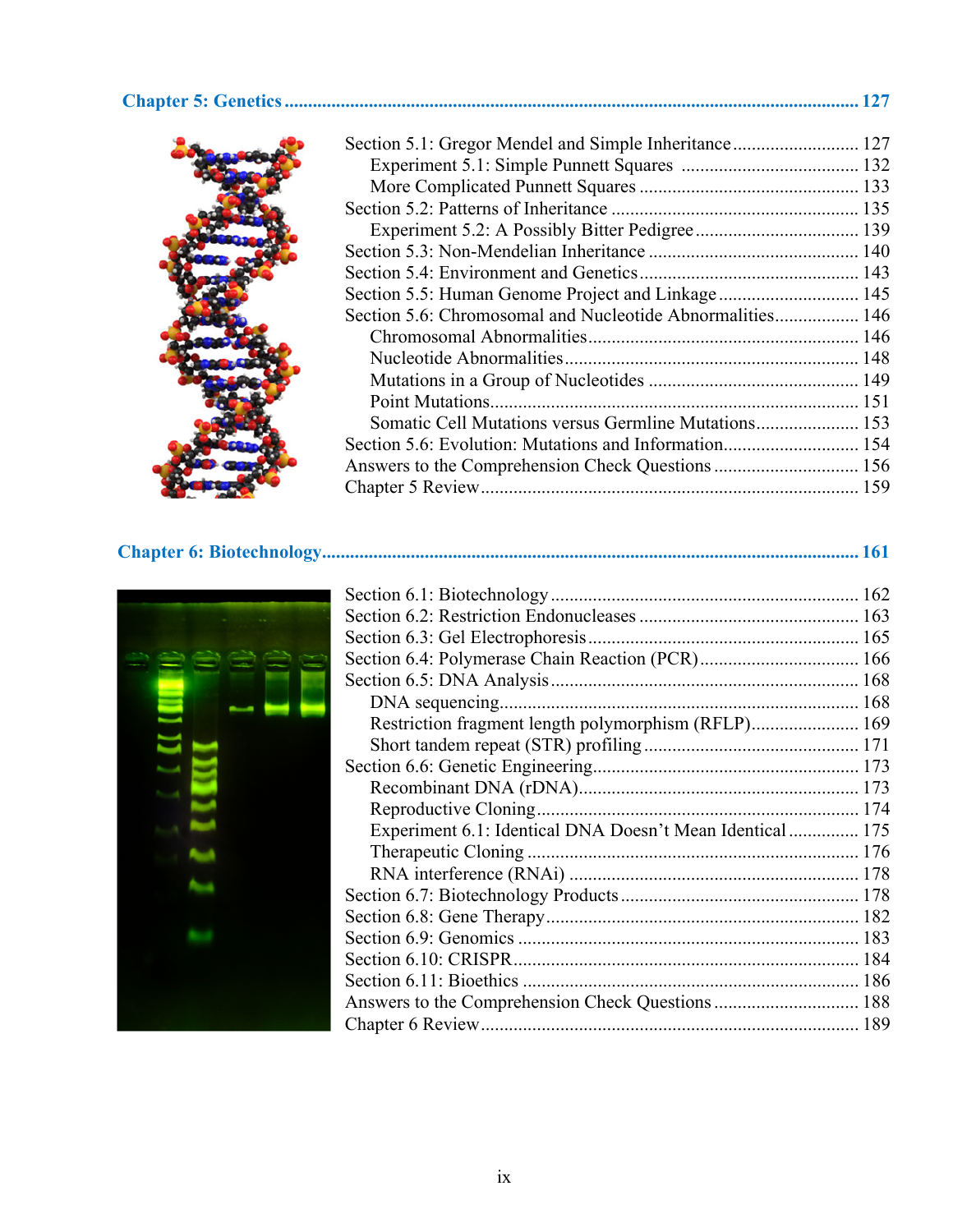### **Chapter 7: Microbiology – Archaea and Bacteria ........................................................................... 191**



| Section 7.3: General Characteristics of Eubacteria (bacteria)  200 |  |
|--------------------------------------------------------------------|--|
|                                                                    |  |
|                                                                    |  |
|                                                                    |  |
|                                                                    |  |
|                                                                    |  |
|                                                                    |  |
|                                                                    |  |
|                                                                    |  |
|                                                                    |  |
|                                                                    |  |
|                                                                    |  |
|                                                                    |  |
|                                                                    |  |
|                                                                    |  |

## **Chapter 8: Microbiology – Protists and Fungi ................................................................................ 221**



|                                                             | 222<br>222 |
|-------------------------------------------------------------|------------|
|                                                             |            |
|                                                             | 232        |
|                                                             |            |
|                                                             |            |
|                                                             |            |
|                                                             |            |
|                                                             | 246        |
|                                                             | 248        |
| Section 8.8: Evolution – Classification Using Phylogenetics | 249        |
|                                                             | 250        |
|                                                             | 251        |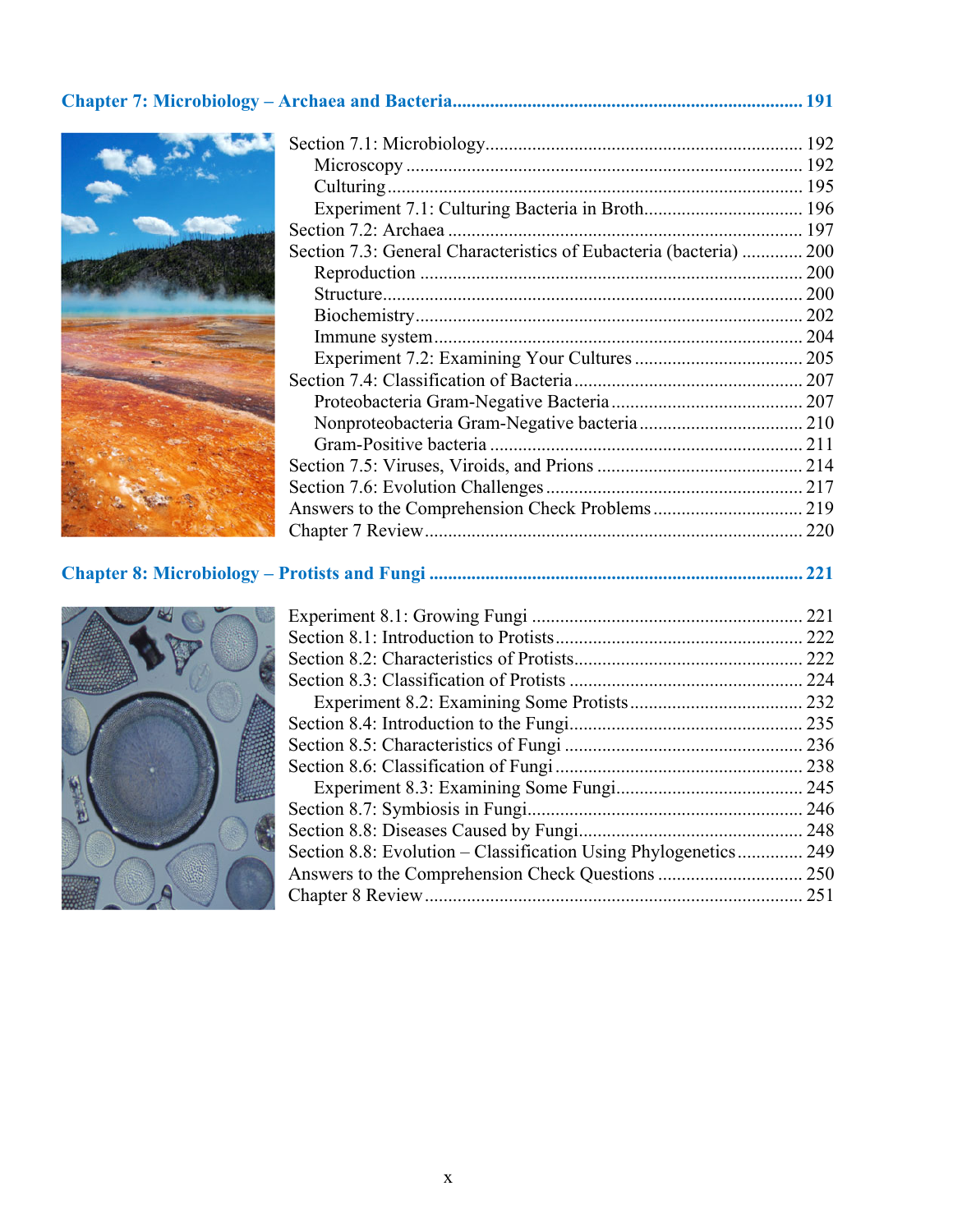#### **Chapter 9: Invertebrates .................................................................................................................... 253**



| Experiment 9.1: Examining a Hydra and a Planarian  262 |  |
|--------------------------------------------------------|--|
|                                                        |  |
|                                                        |  |
|                                                        |  |
|                                                        |  |
|                                                        |  |
|                                                        |  |
|                                                        |  |
|                                                        |  |
|                                                        |  |
|                                                        |  |
|                                                        |  |
|                                                        |  |
|                                                        |  |
|                                                        |  |
|                                                        |  |
|                                                        |  |

**Chapter 10: Vertebrates: Fish and Amphibians .............................................................................. 289**

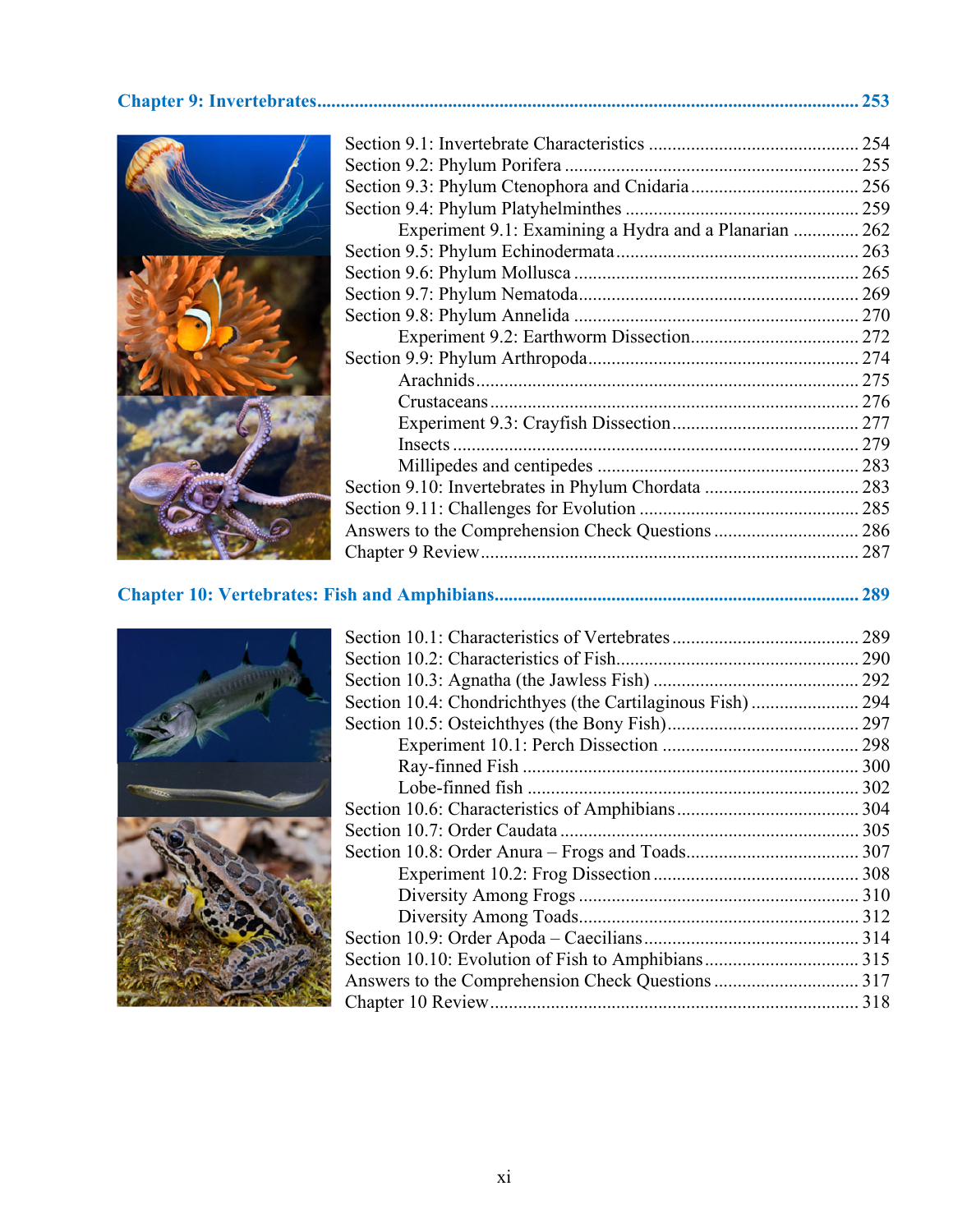## **Chapter 11: Reptiles, Birds, and Mammals ..................................................................................... 321**



| Order Crocodilia: Crocodiles, Alligators, Caimans 325 |  |
|-------------------------------------------------------|--|
|                                                       |  |
|                                                       |  |
| Order Testudines: turtles, tortoises, terrapins 332   |  |
|                                                       |  |
|                                                       |  |
|                                                       |  |
|                                                       |  |
|                                                       |  |
|                                                       |  |
|                                                       |  |
|                                                       |  |
|                                                       |  |
|                                                       |  |
|                                                       |  |

**Chapter 12: Primates and Humans ................................................................................................... 355**

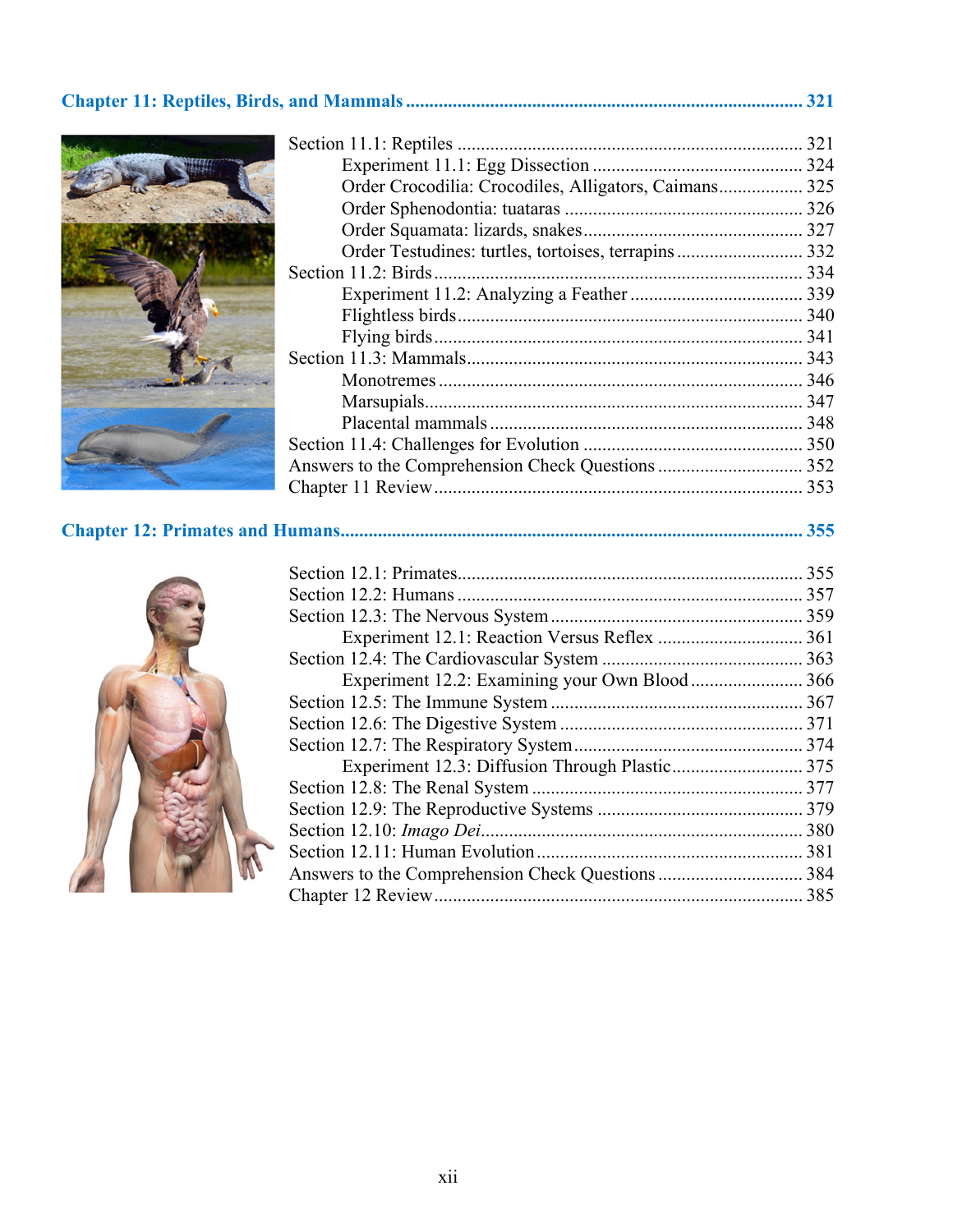### **Chapter 13: Plants – Anatomy and Classification ........................................................................... 387**



| Experiment 13.3: The Microscopic Structure of a Leaf 407 |  |
|----------------------------------------------------------|--|
|                                                          |  |
|                                                          |  |
|                                                          |  |
|                                                          |  |
|                                                          |  |
|                                                          |  |
| Answers to the Comprehension Check Questions  417        |  |
|                                                          |  |
|                                                          |  |

**Chapter 14: Plants – Physiology ........................................................................................................ 419**



| Experiment 14.1: Germination and Growth of a Bean Plant 419 |  |
|-------------------------------------------------------------|--|
|                                                             |  |
|                                                             |  |
|                                                             |  |
| Experiment 14.2: Water Transport in Plants  423             |  |
|                                                             |  |
|                                                             |  |
|                                                             |  |
|                                                             |  |
|                                                             |  |
|                                                             |  |
|                                                             |  |
|                                                             |  |
|                                                             |  |
|                                                             |  |
|                                                             |  |
|                                                             |  |